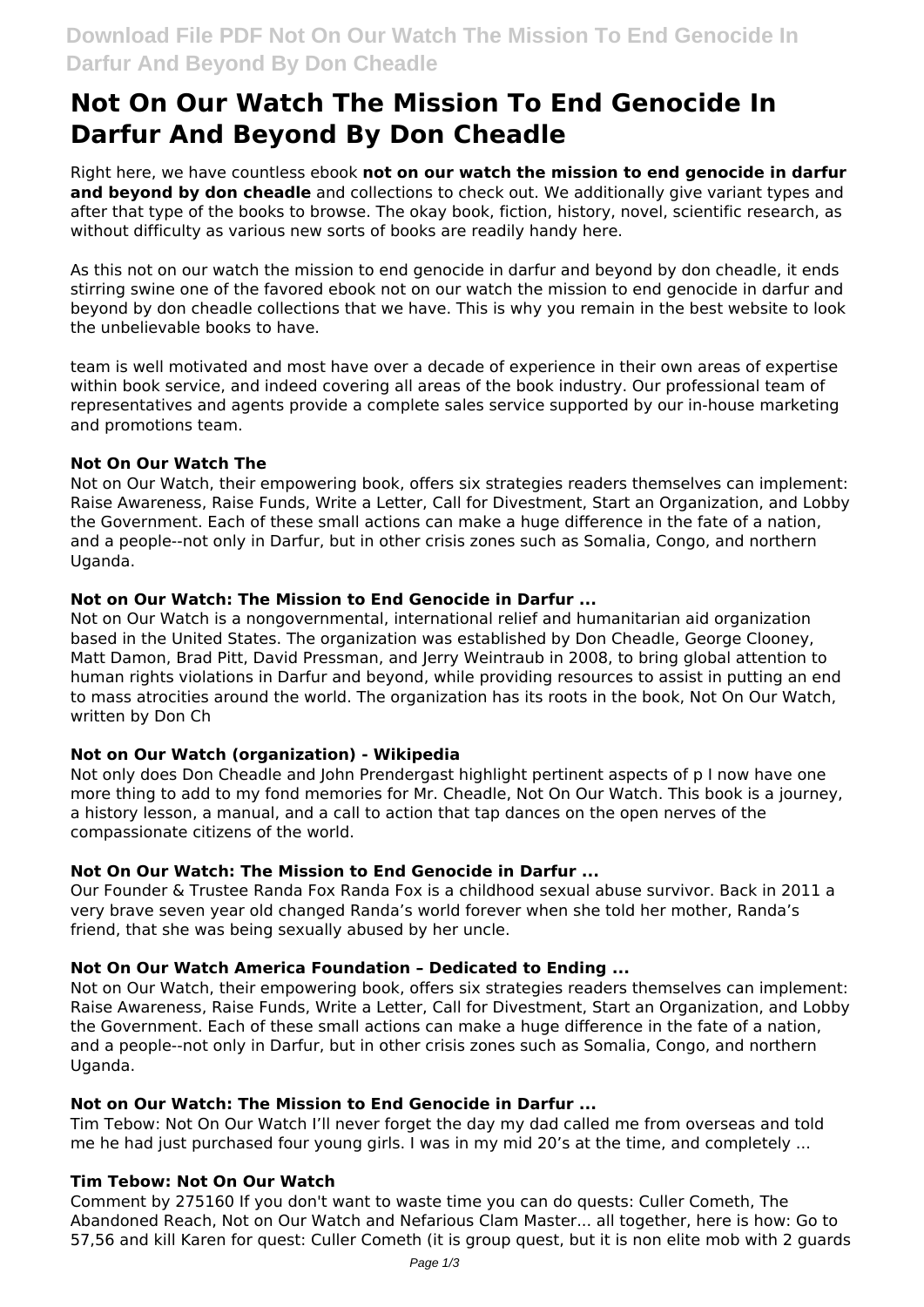– fairly easy) Go to 57,55 and turn in quest: The Abandoned Reach, then accept quest: Not on Our Watch

## **Not On Our Watch - Quest - World of Warcraft**

Not On Our Watch August 14th, 2020. Share This Story. By TTF Founder & Chairman Tim Tebow. I'll never forget the day my dad called me from overseas and told me he had just purchased four young girls. I was in my mid 20's at the time, and completely unaware such a transaction was even possible. Surely I had misunderstood him.

#### **Tim Tebow Foundation :: Not On Our Watch**

Definition of not on my watch in the Idioms Dictionary. not on my watch phrase. What does not on my watch expression mean? Definitions by the largest Idiom Dictionary. Not on my watch - Idioms by The Free Dictionary ... Subscribe to our free daily email and get a new idiom video every day! not on my watch.

#### **Not on my watch - Idioms by The Free Dictionary**

In On Our Watch, FRONTLINE asks why the United Nations and its members once again failed to stop the slaughter. (more ») Funding for FRONTLINE is provided through the support of PBS viewers.

#### **On Our Watch | FRONTLINE | PBS**

Not on our watch, too posted September 05, 2020 at 12:10 am by Tony La Viña "The truth is we are here in this situation again." Despite being used in common parlance, historical revisionism takes on a pejorative meaning as it is often used to rewrite past and recent history through misstatements, half-truths and outright lies.

#### **Not on our watch, too - Manila Standard**

Cheadle and Prendergast are urging ordinary citizens to speak out to end the suffering in Darfur. They are co-authors of a new book, Not On Our Watch: The Mission to End Genocide in Darfur and...

#### **'Not On Our Watch': A Mission to End Genocide : NPR**

Not on our watch. Writes Tebow: "How did we fail to not take a stand for what is right, to say 'not on our watch?' "That's why I am so incredibly excited to go public with my foundation ...

#### **'Not on Our Watch': Tim Tebow Comes Out With Ministry to ...**

Not on our watch Some of the few public cultural events occurring these days are at supermarkets. Here, customers wait for the elevator to the parking garage after shopping at Costco at the ...

#### **Column: Has the coronavirus canceled culture? Not on our watch**

STATEWIDE AWARENESS CAMPAIGN AGAINST HUMAN TRAFFICKING Texas Women In Business is working with The Governor's Commission For Women to create a statewide awareness campaign; "Not On Our Watch" (N.O.W.). The goal of this campaign is to bring awareness and education to Texas Women In Business who can join in the fight against human trafficking.

#### **Not On Our Watch — Texas Women in Business**

Not on Our Watch. When things like the terrorist attacks in Paris, or the attacks in Beirut, Nairobi or New York, happen in the world, a lot of us become overwhelmed with feelings of sadness, fear, anger, helplessness and despair. We don't necessarily have a choice about the things that occur in the world.

#### **Not on Our Watch | HuffPost**

Under the banner of our SHC mission of risking our comfort to reach our community to release freedom in Christ, we are saying insignificance and irrelevance are not happening on our watch! Instead, on our watch, we are going to insure our ministries and our facilities are continually renovated for ongoing increasing Kingdom (community) impact.

#### **Sage Hills Church - Not on Our Watch**

Not on Our Watch, their empowering book, offers six strategies readers themselves can implement: Raise Awareness, Raise Funds, Write a Letter, Call for Divestment, Start an Organization, and Lobby the Government.